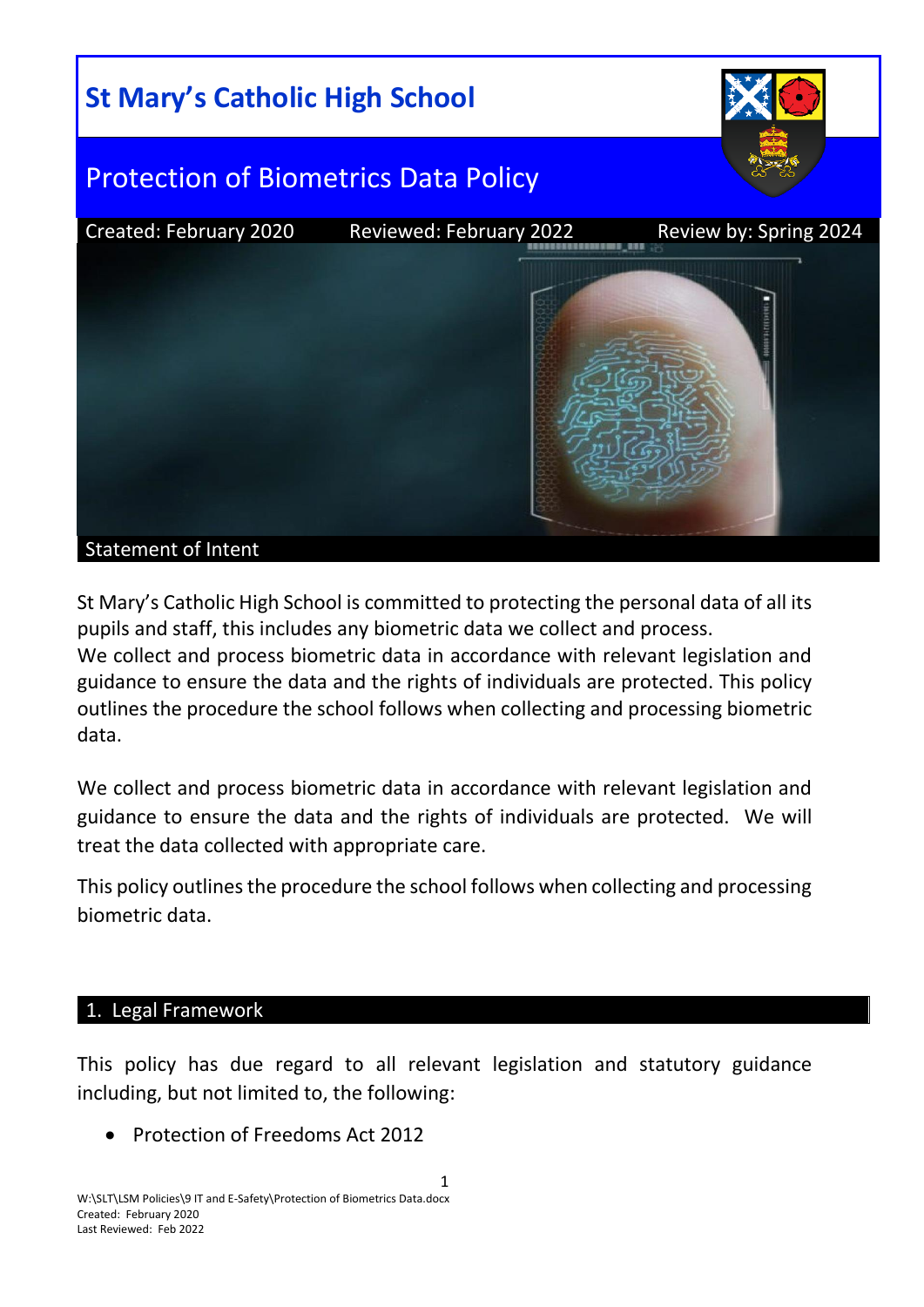- Data Protection Act 2018
- The UK General Data Protection Regulation (UK GDPR)
- DfE (2018) 'Protection of biometric information of children in schools and colleges'
- DfE (2018) 'Data protection: a toolkit for schools'

This policy operates in conjunction with the following school policies:

- Data Protection Policy
- Records Management Policy
- Data and Cyber-security Breach Prevention and Management Plan

### 2. Definitions

"**Biometric data**" is personal information, resulting from specific technical processing, about an individual's physical or behavioural characteristics that can be used to identify that person, including their fingerprints, facial shape, retina and iris patterns, and hand measurements. All biometric data is personal data.

An "**automated biometric recognition system**" is a system which measures an individual's physical or behavioural characteristics by using equipment that operates 'automatically' (i.e. electronically). Information from the individual is automatically compared with biometric information stored in the system to see if there is a match in order to recognise or identify the individual. Biometric recognition systems can use many kinds of physical or behavioural characteristics, such as those listed above.

"**Processing biometric data**" includes obtaining, recording or holding the data or carrying out any operation on the data including disclosing it, deleting it, organising it or altering it. An automated biometric recognition system processes data when:

- Recording pupils' biometric data, e.g. taking measurements from a fingerprint via a fingerprint scanner.
- Storing pupils' biometric information on a database.
- Using pupils' biometric data as part of an electronic process, e.g. by comparing it with biometric information stored on a database to identify or recognise pupils.

"**Special category data**" is personal data which the UK GDPR says is more sensitive, and so needs more protection. Where biometric data is used for identification purposes, e.g. through keystroke analysis, it is considered special category data.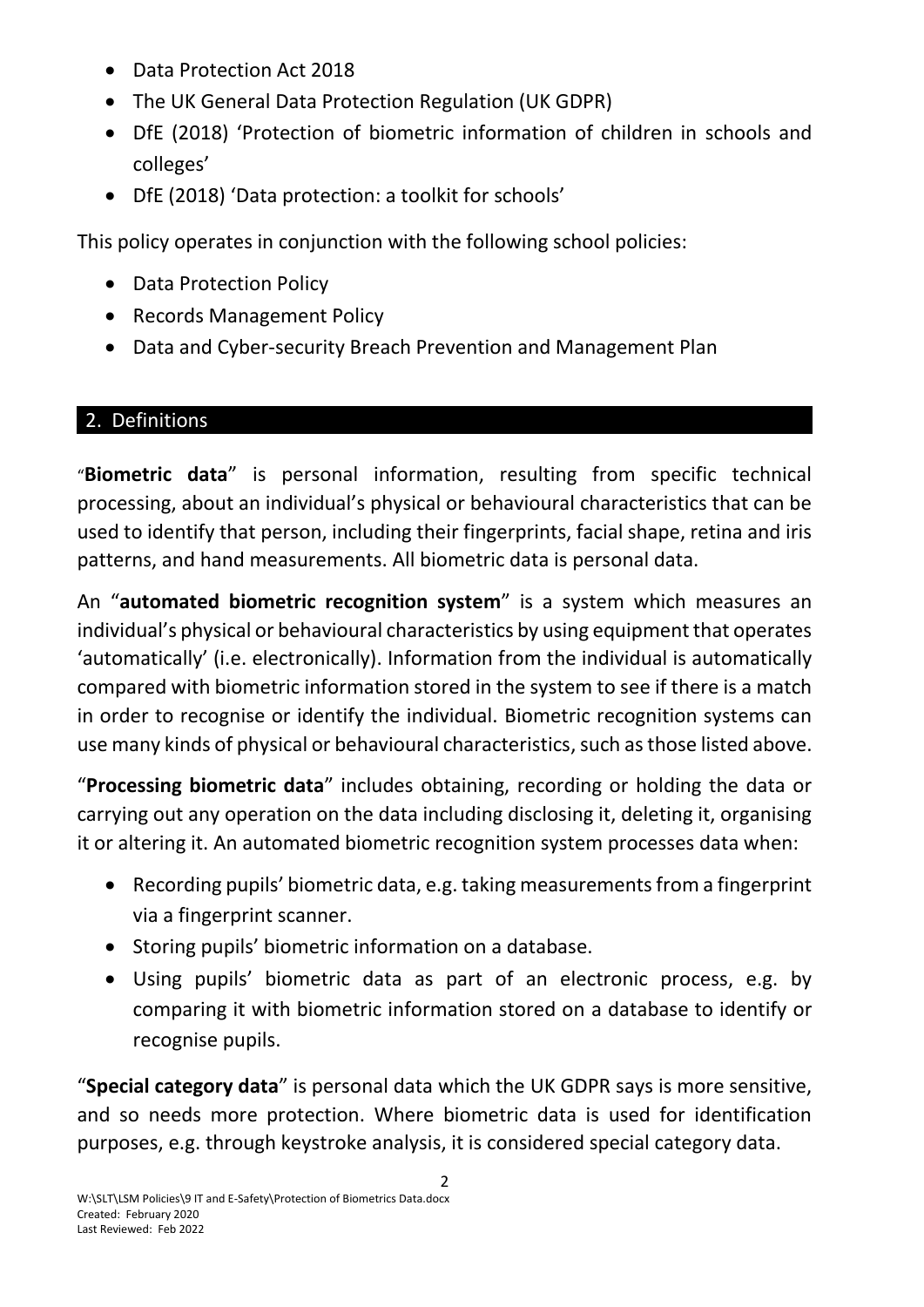### **3. Roles and Responsibilities**

The governing body is responsible for reviewing this policy on a bi-annual basis. The headteacher is responsible for ensuring the provisions in this policy are implemented consistently.

The data protection officer (DPO) is responsible for:

 monitoring the school's compliance with data protection legislation in relation to the use of biometric data.

Advising on when it is necessary to undertake a data protection impact assessment (DPIA) in relation to the school's biometric system.

Being the first point of contact for the ICO and for individuals whose data is processed by the school and connected third parties.

#### 4. Data Protection Principles

4.1 The school processes all personal data, including biometric data, in accordance with the key principles set out in the GDPR.

4.2 The school ensures biometric data is:

Processed lawfully, fairly and in a transparent manner.

Only collected for specified, explicit and legitimate purposes, and not further processed in a manner that is incompatible with those purposes.

Adequate, relevant and limited to what is necessary in relation to the purposes for which they are processed.

Accurate and, where necessary, kept up-to-date, and that reasonable steps are taken to ensure inaccurate information is rectified or erased.

Kept in a form which permits identification of data subjects for no longer than is necessary for the purposes for which the personal data are processed.

Processed in a manner that ensures appropriate security of the information, including protection against unauthorised or unlawful processing and against accidental loss, destruction or damage, using appropriate technical or organisational measures.

4.3 As the data controller, the school is responsible for being able to demonstrate its compliance with the provisions outlined in 4.2.

# 5. Data Protection Impact Assessments (DPIAs)

Prior to processing biometric data or implementing a system that involves processing biometric data, a DPIA will be carried out. The DPO will oversee and monitor the process of carrying out the DPIA.

The DPIA will: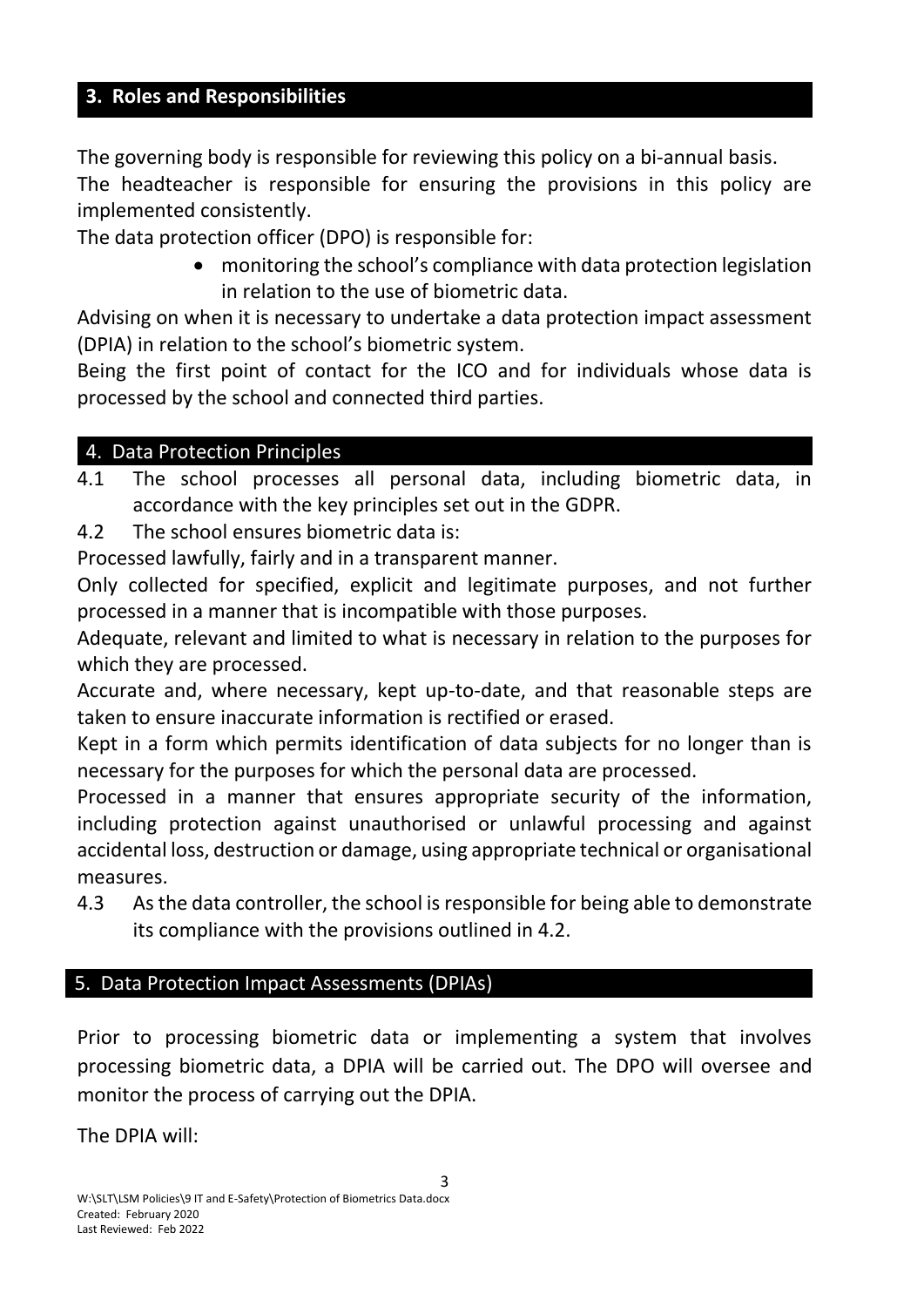- Describe the nature, scope, context and purposes of the processing.
- Assess necessity, proportionality and compliance measures.
- Identify and assess risks to individuals.
- Identify any additional measures to mitigate those risks.
- Be reviewed frequently and kept updated.

When assessing levels of risk, the likelihood and the severity of any impact on individuals will be considered. If a high risk is identified that cannot be mitigated, the DPO will consult the ICO before the processing of the biometric data begins.

The ICO will provide the school with a written response (within eight weeks or 14 weeks in complex cases) advising whether the risks are acceptable, or whether the school needs to take further action. In some cases, the ICO may advise the school to not carry out the processing. The school will adhere to any advice from the ICO.

### 6. Notification and Consent

**Please note:** The obligation to obtain consent for the processing of biometric information of children under the age of 18 is not imposed by the Data Protection Act 2018 or the UK GDPR. Instead, the consent requirements for biometric information are imposed by section 26 of the Protection of Freedoms Act 2012.

Where the school uses pupils' biometric data as part of an automated biometric recognition system (e.g. using pupils' fingerprints to receive school dinners instead of paying with cash), the school will comply with the requirements of the Protection of Freedoms Act 2012.

Prior to any biometric recognition system being put in place or processing pupils' biometric data, the school will send pupils' parents a Parental Notification and Consent Form for the use of Biometric Data. Written consent will be sought from at least one parent of the pupil before the school collects or uses a pupil's biometric data.

The name and contact details of pupils' parents will be taken from the school's admission register. Where the name of only one parent is included on the admissions register, the headteacher will consider whether any reasonable steps can or should be taken to ascertain the details of the other parent.

The school does not need to notify a particular parent or seek their consent if it is satisfied that: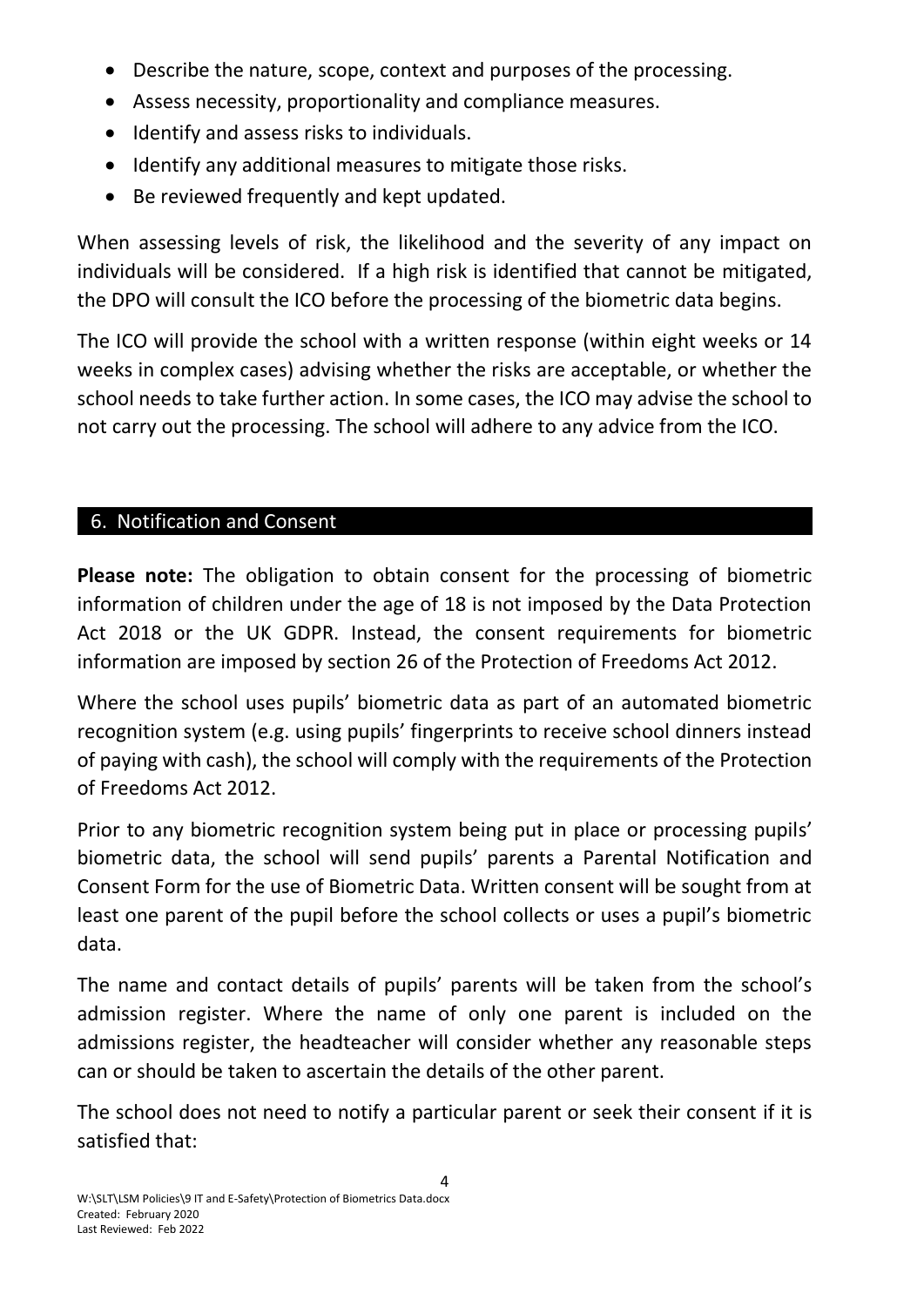- The parent cannot be found, e.g. their whereabouts or identity is not known.
- The parent lacks the mental capacity to object or consent.
- The welfare of the pupil requires that a particular parent is not contacted, e.g. where a pupil has been separated from an abusive parent who must not be informed of the pupil's whereabouts.
- It is otherwise not reasonably practicable for a particular parent to be notified or for their consent to be obtained.

Where neither parent of a pupil can be notified for any of the reasons set out above, consent will be sought from the following individuals or agencies as appropriate:

- If a pupil is being 'looked after' by the LA or is accommodated or maintained by a voluntary organisation, the LA or voluntary organisation will be notified and their written consent obtained.
- If the above does not apply, then notification will be sent to all those caring for the pupil and written consent will be obtained from at least one carer before the pupil's biometric data can be processed.

Notification sent to parents and other appropriate individuals or agencies will include information regarding the following:

- Details about the type of biometric information to be taken
- How the data will be used
- How the data will be stored
- The parent's and the pupil's right to refuse or withdraw their consent
- The school's duty to provide reasonable alternative arrangements for those pupils whose information cannot be processed

The school will not process the biometric data of a pupil under the age of 18 in the following circumstances:

- The pupil (verbally or non-verbally) objects or refuses to participate in the processing of their biometric data
- No parent or carer has consented in writing to the processing
- A parent has objected in writing to such processing, even if another parent has given written consent

Parents and pupils will be made aware that they can object to participation in the school's biometric systems or withdraw their consent at any time, and that if they do this, the school will provide them with an alternative method of accessing the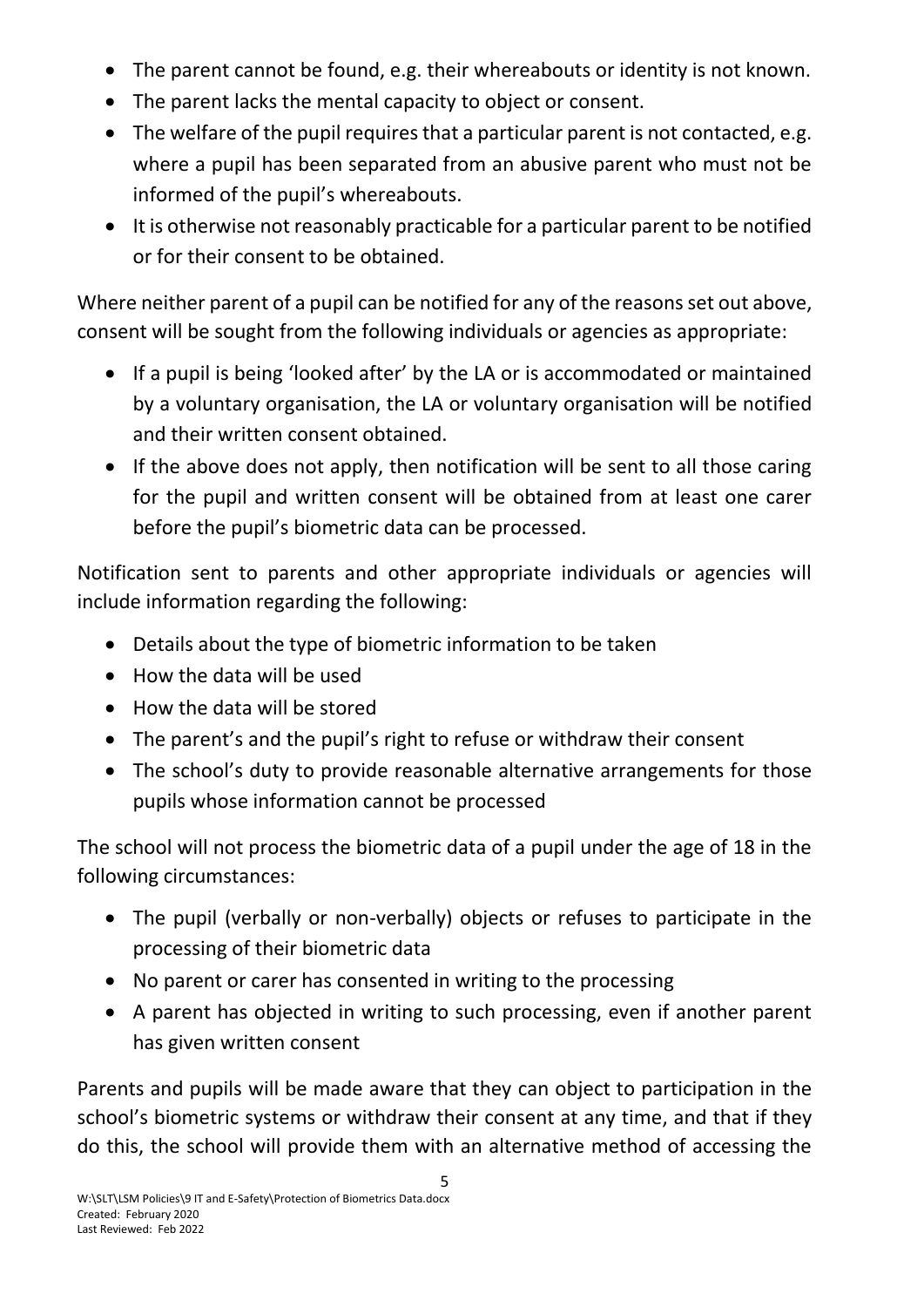relevant services. Pupils will be informed that they can object or refuse to allow their biometric data to be collected and used via letter. The steps taken by the school to inform pupils will take account of their age and level of understanding. Parents will also be informed of their child's right to object and will be encouraged to discuss this with their child.

Where a pupil or their parents object, any biometric data relating to the pupil that has already been captured will be deleted. If a pupil objects or refuses to participate, or to continue to participate, in activities that involve the processing of their biometric data, the school will ensure that the pupil's biometric data is not taken or used as part of a biometric recognition system, irrespective of any consent given by the pupil's parent.

Where staff members or other adults use the school's biometric systems, consent will be obtained from them before they use the system. Staff and other adults can object to taking part in the school's biometric systems and can withdraw their consent at any time. Where this happens, any biometric data relating to the individual that has already been captured will be deleted.

Alternative arrangements will be provided to any individual that does not consent to take part in the school's biometric systems, in line with the Alternative arrangements section of this policy.

#### 7. Alternative Arrangements

Parents, pupils, staff members and other relevant adults have the right to not take part in the school's biometric system.

Where an individual objects to taking part in the school's biometric system, reasonable alternative arrangements will be provided that allow the individual to access the relevant service, e.g. where a biometric system uses pupil's fingerprints to pay for school meals, the pupil will be able to use a PIN code instead.

Alternative arrangements will not put the individual at any disadvantage or create difficulty in accessing the relevant service, or result in any additional burden being placed on the individual (and the pupil's parents, where relevant).

# 8. Data Retention

Biometric data will be managed and retained in line with the school's Records Management Policy.

If an individual (or a pupil's parent, where relevant) withdraws their consent for their/their child's biometric data to be processed, it will be erased from the school's system.

6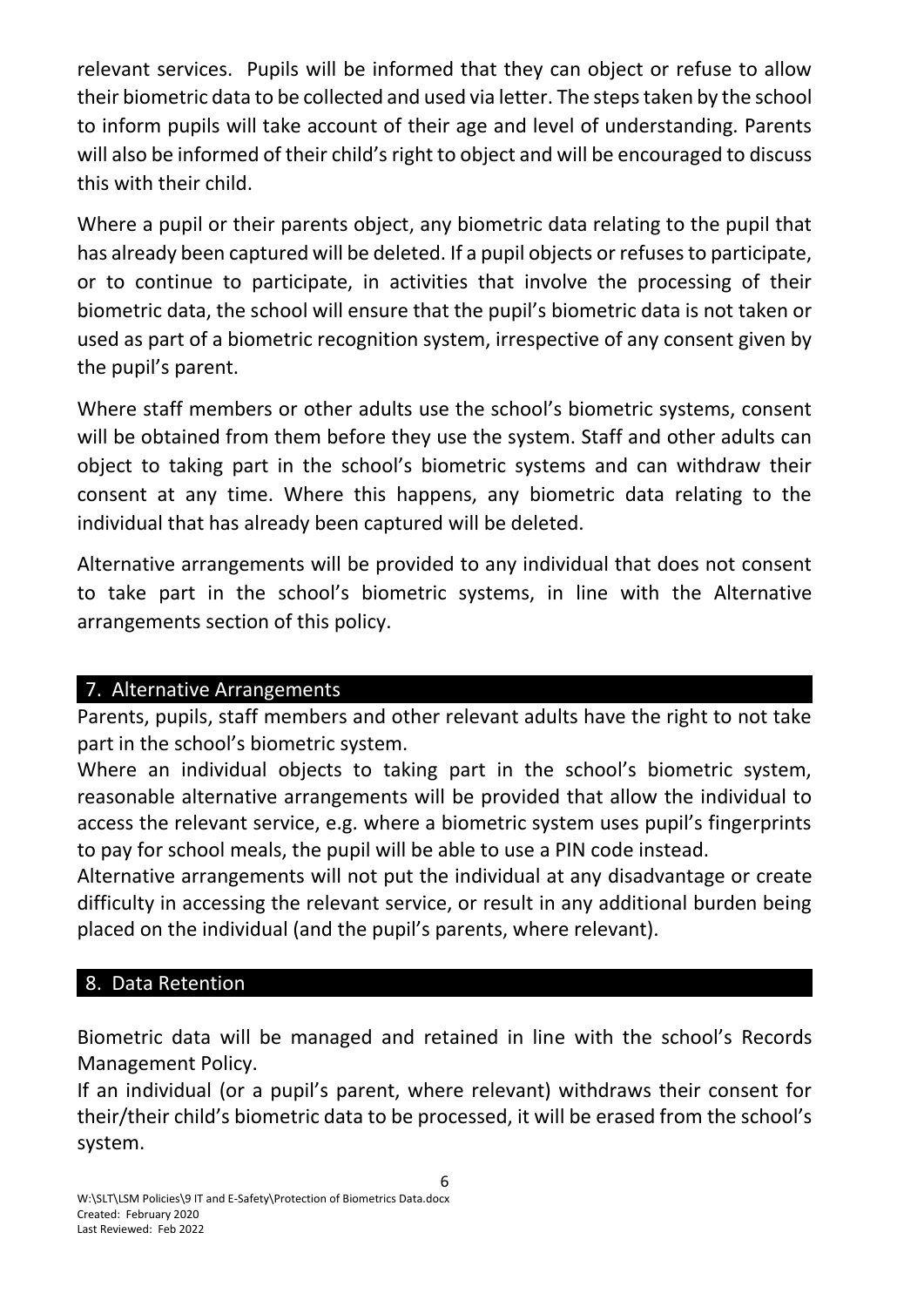### 9. Breaches

There are appropriate and robust security measures in place to protect the biometric data held by the school. These measures are detailed in the school's Data and E-Security Breach Prevention and Management Plan.

Any breach to the school's biometric system will be dealt with in accordance with the Data and E-Security Breach Prevention and Management Plan.

7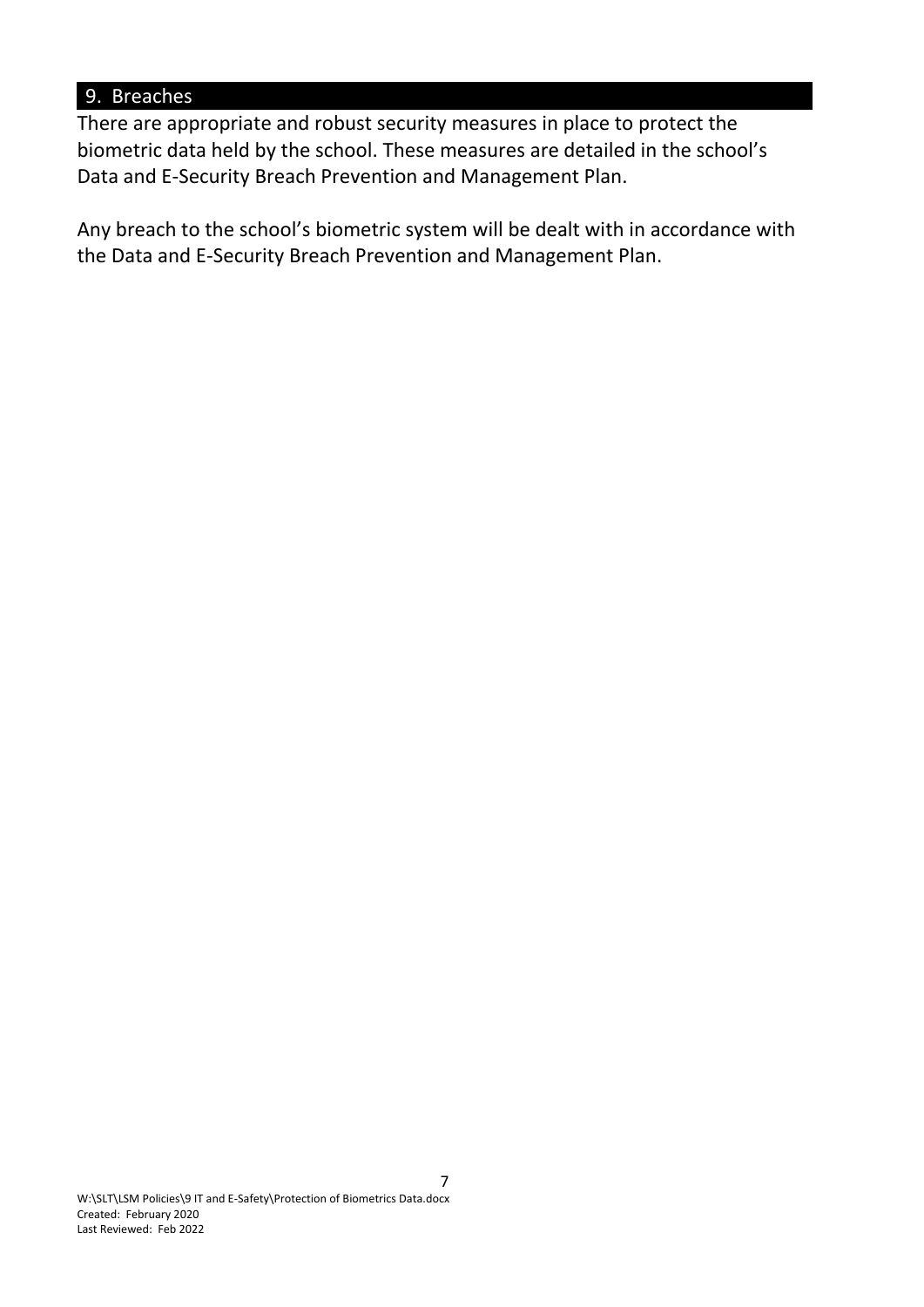# **Parental Notification and Consent Form for the use of Biometric Data**

# **RE: Notification of intention to process pupils' biometric information and consent form**

Dear Parent/Carer,

I am writing to notify you of the school's wishes to use information about your child as part of an automated (i.e. electronically-operated) recognition system. The purpose of this system is to facilitate catering transactions to be made using pupils' fingerprints instead of by using PIN code.

The information from your child that we wish to use is referred to as 'biometric information'.

# **Biometric information and how it will be used**

Biometric information is information about a person's physical or behavioural characteristics that can be used to identify them. The school would like to collect a FINGERPRINT to use for its cashless catering system.

The information will be used as part of an automated biometric recognition system. This system will take measurements of the biometric information specified above and convert these measurements into an encrypted template to be stored on the school system. An image of your child's biometric information is not stored. The template (i.e. the measurements taken from your child) will be used to permit your child to access services.

The law places specific requirements on schools when using personal information, such as biometric information, about pupils for the purposes of an automated biometric recognition system. For example:

- The school will not use the information for any purpose other than those for which it was originally obtained and made known to the parent(s) (i.e. as stated above).
- The school will ensure that the information is stored securely.
- The school will tell you what it intends to do with the information.
- Unless the law allows it, the school will not disclose personal information to another person or body.

8

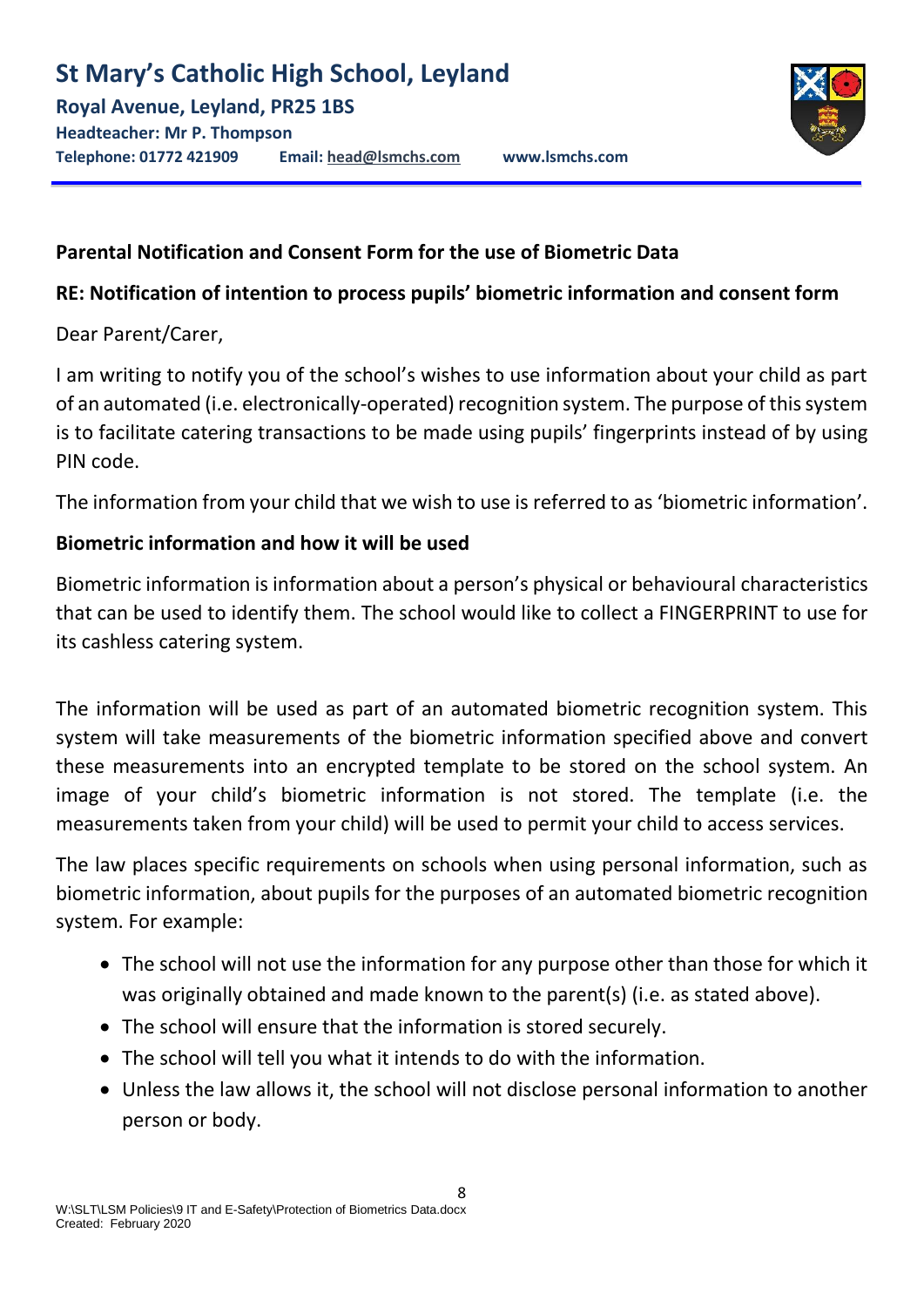# **Providing your consent/objecting to the use of biometric data**

Under the Protection of Freedoms Act 2012, we are required to notify each parent of a child and obtain the written consent of at least one parent before being able to use a child's biometric information for an automated system.

Consent given by one parent will be overridden if the other parent objects in writing to the use of their child's biometric information. Similarly, if your child objects to the use of their biometric information, the school cannot collect or use the information for inclusion on the automated recognition system.

You can also object to the proposed processing of your child's biometric information at any time or withdraw any consent you have previously given. Please note that you must make any consent, withdrawal of consent or objection in writing.

Even if you have given your consent, your child can object or refuse at any time to their biometric information being collected and used – their objection does not need to be in writing. We would appreciate if you could discuss this with your child and explain to them that they can object if they want to.

The school is happy to answer any questions you or your child may have – please contact Mrs Martin, Business Manager on 01772 426199 with any questions.

If you do not wish for your child's biometric information to be used by the school, or your child objects to such processing, the school will provide reasonable alternative arrangements for pupils who are not going to use the automated system to **continue to use a PIN code.**

Please note that, when your child leaves the school or ceases to use the biometric system, their biometric information will be securely erased in line with the school's Records Management Policy.

Please complete the form below to confirm if you do or do not consent to the collection and use of your child's biometric information and return it to the school office by **28 February 2020.** 

9

Kind regards

Mr P. Thompson HEADTEACHER